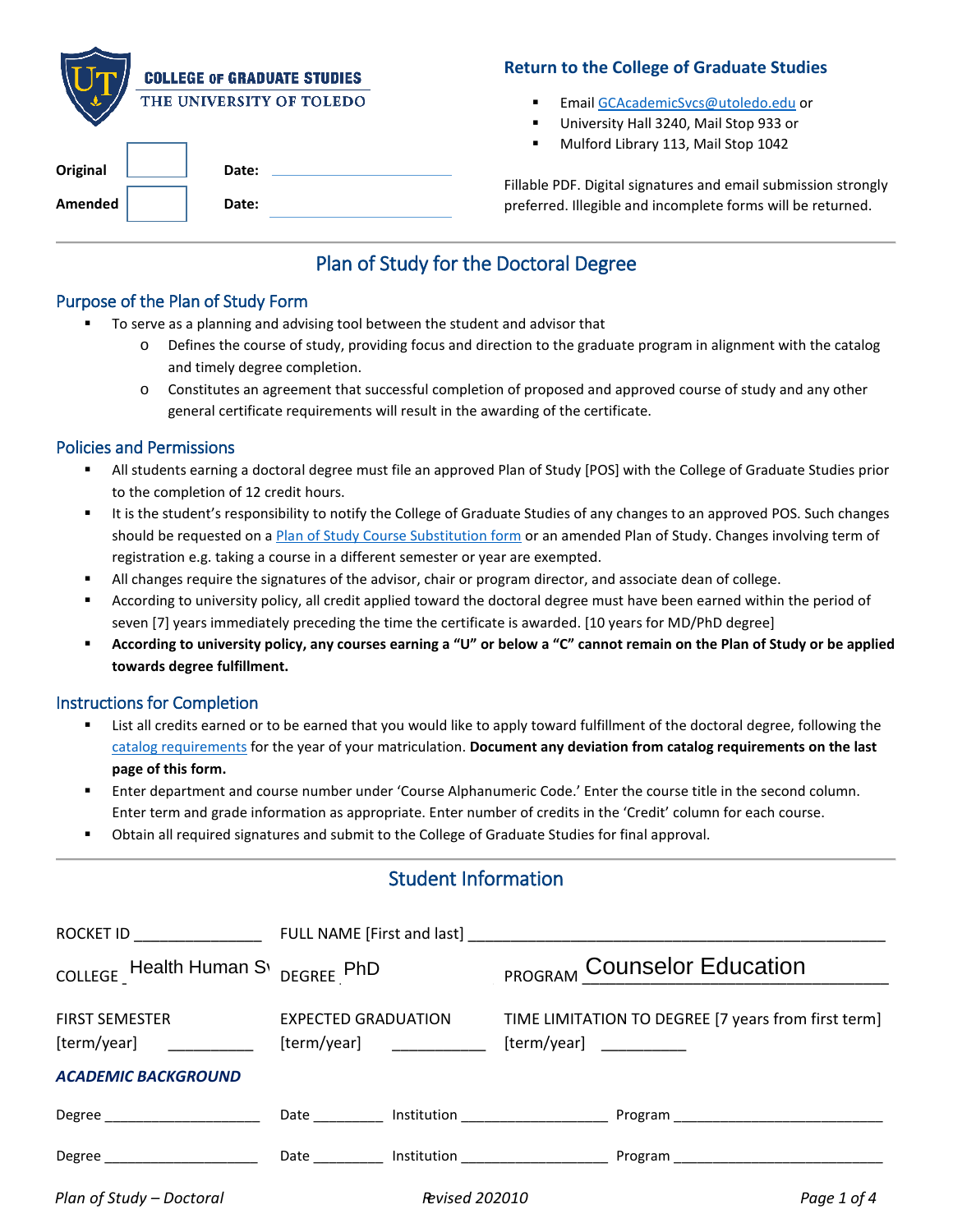| LIST ALL GRADUATE COURSES REQUIRED FOR THE DEGREE   |                                    |             |              |                |                                                      |
|-----------------------------------------------------|------------------------------------|-------------|--------------|----------------|------------------------------------------------------|
| <b>COURSE</b><br><b>ALPHANUMERIC</b><br><b>CODE</b> | <b>COURSE TITLE</b>                | <b>TERM</b> | <b>GRADE</b> | <b>CREDITS</b> | <b>GRADUATE</b><br><b>COLLEGE</b><br><b>USE ONLY</b> |
| <b>COUN 7510</b>                                    | <b>Supervision in Coun</b>         |             |              | 4.00           |                                                      |
| <b>COUN 7520</b>                                    | Ed Leadership in MH Prof           |             |              | 4.00           |                                                      |
| <b>COUN 7530</b>                                    | Adv Theories of Coun Interventions |             |              | 4.00           |                                                      |
| <b>COUN 7930</b>                                    | <b>Doctoral Research Seminar</b>   |             |              | 4.00           |                                                      |
| <b>COUN 8180</b>                                    | Adv Multicult Issues in Coun Ed    |             |              | 4.00           |                                                      |
| <b>COUN 8410</b>                                    | Adv Prac in Coun                   |             |              | 4.00           |                                                      |
| <b>COUN 8940</b>                                    | Coun Internship                    |             |              | 8.00           |                                                      |
| <b>COUN 8960</b>                                    | <b>Doctoral Diss Research</b>      |             |              | 10.00          |                                                      |
| <b>RESM7330</b>                                     | <b>Qual Research I</b>             |             |              | 3.00           |                                                      |
| <b>RESM8120</b>                                     | <b>Quant Research II</b>           |             |              | 3.00           |                                                      |
| <b>RESM</b>                                         | <b>Research Elective (specify)</b> |             |              | 3.00           |                                                      |
| <b>RESM</b>                                         | <b>Research Elective (specify)</b> |             |              | 3.00           |                                                      |
|                                                     | Elective (specify)                 |             |              | 0.00           |                                                      |
|                                                     | Elective (specify)                 |             |              | 0.00           |                                                      |
|                                                     |                                    |             |              | 0.00           |                                                      |
|                                                     |                                    |             |              | 0.00           |                                                      |
|                                                     |                                    |             |              | 0.00           |                                                      |
|                                                     |                                    |             |              | 0.00           |                                                      |
|                                                     |                                    |             |              | 0.00           |                                                      |
|                                                     |                                    |             |              | 0.00           |                                                      |
|                                                     |                                    |             |              | 0.00           |                                                      |
|                                                     |                                    |             |              | 0.00           |                                                      |
|                                                     |                                    |             |              | 0.00           |                                                      |
|                                                     |                                    |             |              | 0.00           |                                                      |
|                                                     |                                    |             |              | 0.00           |                                                      |
|                                                     |                                    |             |              | 0.00           |                                                      |
|                                                     |                                    |             |              | 0.00           |                                                      |
|                                                     |                                    |             |              | 0.00           |                                                      |
|                                                     |                                    |             |              | 0.00           |                                                      |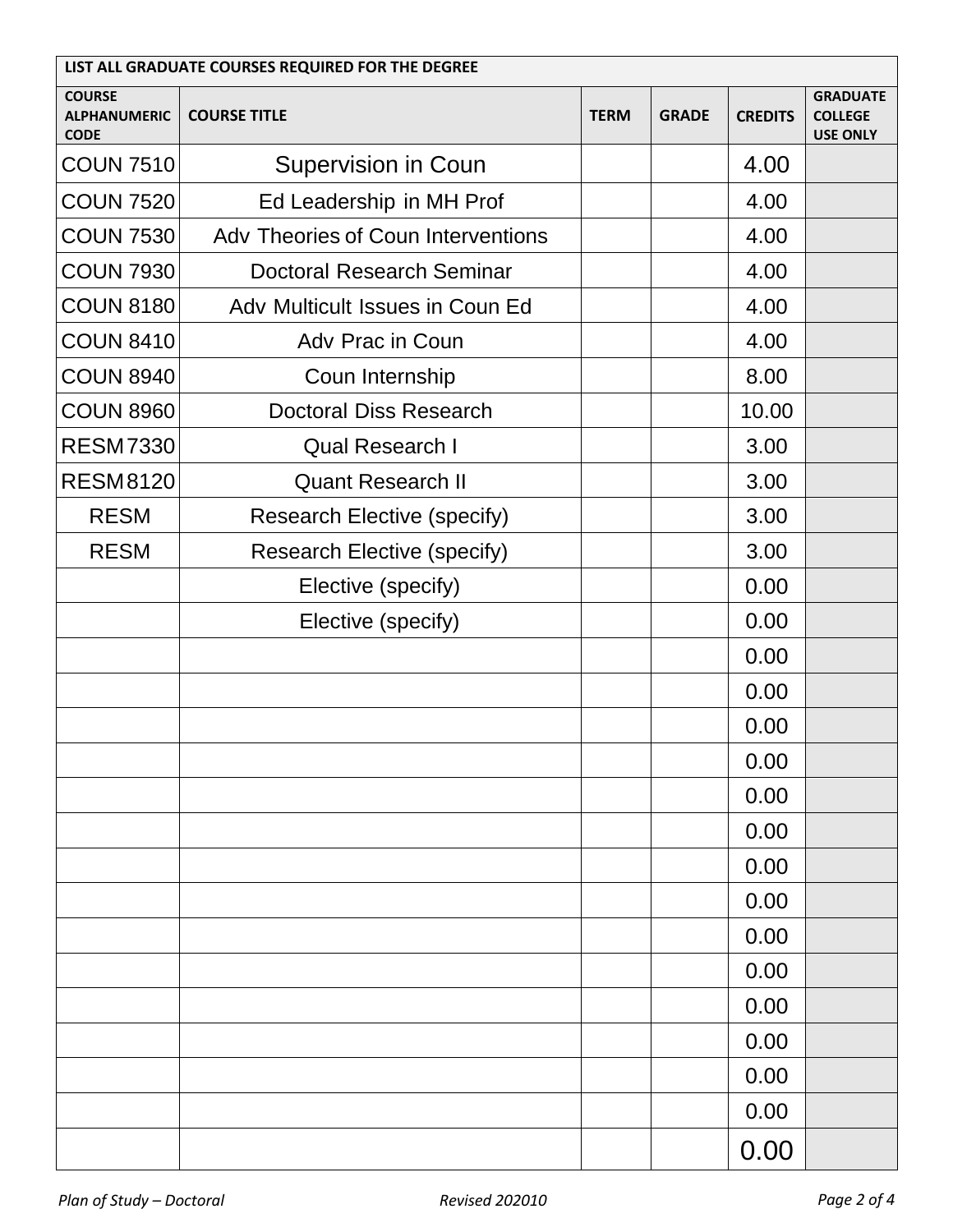| LIST ALL GRADUATE COURSES REQUIRED FOR THE DEGREE   |                     |             |              |                        |                                                      |
|-----------------------------------------------------|---------------------|-------------|--------------|------------------------|------------------------------------------------------|
| <b>COURSE</b><br><b>ALPHANUMERIC</b><br><b>CODE</b> | <b>COURSE TITLE</b> | <b>TERM</b> | <b>GRADE</b> | # OF<br><b>CREDITS</b> | <b>GRADUATE</b><br><b>COLLEGE</b><br><b>USE ONLY</b> |
|                                                     |                     |             |              | 0.00                   |                                                      |
|                                                     |                     |             |              | 0.00                   |                                                      |
|                                                     |                     |             |              | 0.00                   |                                                      |
|                                                     |                     |             |              | 0.00                   |                                                      |
|                                                     |                     |             |              | 0.00                   |                                                      |
|                                                     |                     |             |              | 0.00                   |                                                      |
|                                                     |                     |             |              | 0.00                   |                                                      |
|                                                     |                     |             |              | 0.00                   |                                                      |
|                                                     |                     |             |              | 0.00                   |                                                      |
|                                                     |                     |             |              | 0.00                   |                                                      |
|                                                     |                     |             |              | 0.00                   |                                                      |
|                                                     |                     |             |              | 0.00                   |                                                      |
|                                                     |                     |             |              | 0.00                   |                                                      |
|                                                     |                     |             |              | 0.00                   |                                                      |
|                                                     |                     |             |              | 0.00                   |                                                      |
|                                                     |                     |             |              | 0.00                   |                                                      |
|                                                     |                     |             |              | 0.00                   |                                                      |
| <b>PROGRAM TOTAL</b>                                |                     |             |              | 54.00                  |                                                      |

#### **PROGRAM TOTAL**

| <b>CHECK OR LIST ADDITIONAL DEGREE PROGRAM REQUIREMENTS</b>                                                                       |     |                                |                       |
|-----------------------------------------------------------------------------------------------------------------------------------|-----|--------------------------------|-----------------------|
| Additional Requirement [can enter details as needed]                                                                              | N/A | <b>Confirmation</b><br>to COGS | Confirm<br>internally |
| <b>EXAM (Qualifying or Comprehensive)</b>                                                                                         |     |                                |                       |
| <b>TEACHING</b>                                                                                                                   | V   |                                |                       |
| INTERNSHIP, PRACTICUM, FIELD EXPERIENCE                                                                                           |     |                                | V                     |
| <b>FOREIGN LANGUAGE</b>                                                                                                           | V   |                                |                       |
| <b>CONFERENCE PRESENTATION</b>                                                                                                    | V   |                                |                       |
| <b>PUBLICATION</b>                                                                                                                | ✔   |                                |                       |
| OTHER:<br>Completion of residency requirements: at least one refereed<br>conference proposal and manuscript submitted for review. |     |                                |                       |